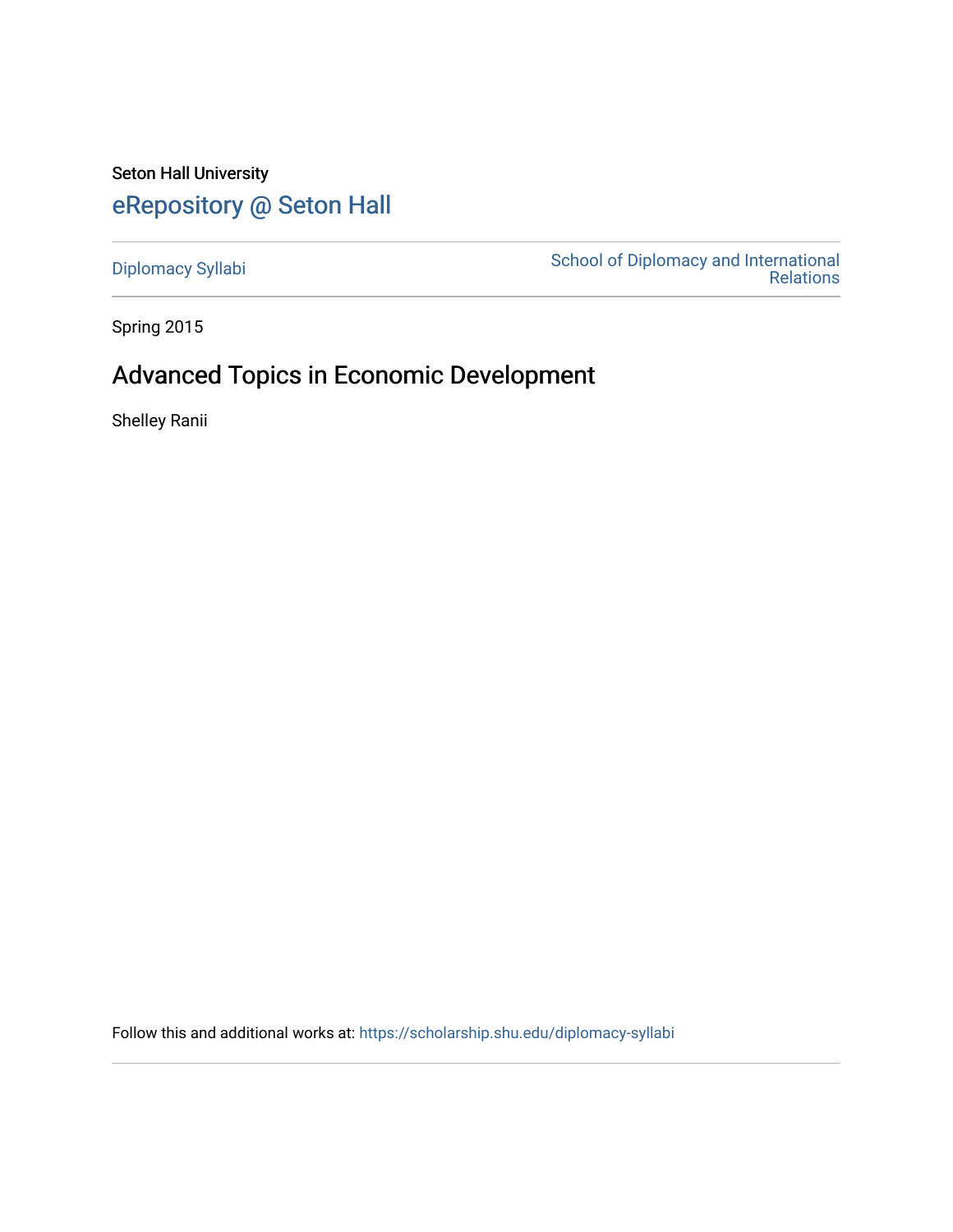# DIPL 6170: Advanced Topics in Economic Development

School of Diplomacy & International Relations Seton Hall University Spring 2015 Syllabus

#### Administrative Information

| Schedule:       | Wednesday 7:35-9:45 PM                                                                          |  |
|-----------------|-------------------------------------------------------------------------------------------------|--|
| Location:       | TBD                                                                                             |  |
| Instructor:     | Shelley Ranii                                                                                   |  |
| Office:         | TBD                                                                                             |  |
| Office Hour:    | Wednesday $6:35-7:35$ PM or by appointment                                                      |  |
| E-mail Address: | Shelley.ranii@post.harvard.edu                                                                  |  |
| Grading:        | Reading quizzes (10%); Course Participation (10%); Development Factsheet on                     |  |
|                 | Chosen Country (15%); Draft of Research Paper (15%); Final Research Paper + Presentation (35% + |  |
| 15%             |                                                                                                 |  |

# Course Description (Summary and Objectives):

This course is designed to serve as an in-depth analysis of current aspects of economic development $$ what works, what doesn't and everything in between. The course will consider recent development dilemmas such as delivery of services for poor people, building institutions for markets, the role of knowledge in advancing economic and social well being, the role and effectiveness of the state in the changing world, and infrastructure and development.

Students will be asked to analyze the relevance of the course's various development topics to <sup>a</sup> country of their choosing among selected specific countries in Latin America, Africa, East Asia, Eastern Europe, the Former Soviet Union, or the Middle East.

In addition to counting towards the International Economics  $\&$  Development Specialization, students can count the course towards <sup>a</sup> regional specialization if they write their final paper on <sup>a</sup> country in the region in question.

#### **Requirements and Grading:**

1. Reading Questions (10% of grade): With the aim of encouraging regular reading and critical thinking, each student will come up with one question of their own interest from one or more of the readings for the week and, in no more than one typewritten page, they will discuss (1) why the question is important and (2) will provide an answer to the question using the readings and any other sourcess/he may deem appropriate.

These questions must be e-mailed as <sup>a</sup> Word .doc file attachment to Prof. Ranii no later than midnight the day before the class. Any emails received later than midnight the day before class will not be counted. Each student must do 10 reading questions (counted at 1% each) for the weeks of the students' choosing.

2. Class Participation (10% of grade): The class is designed to be <sup>a</sup> seminar-type class, which requires active, informed participation from the class for us all to gain the most from the course. As such, the class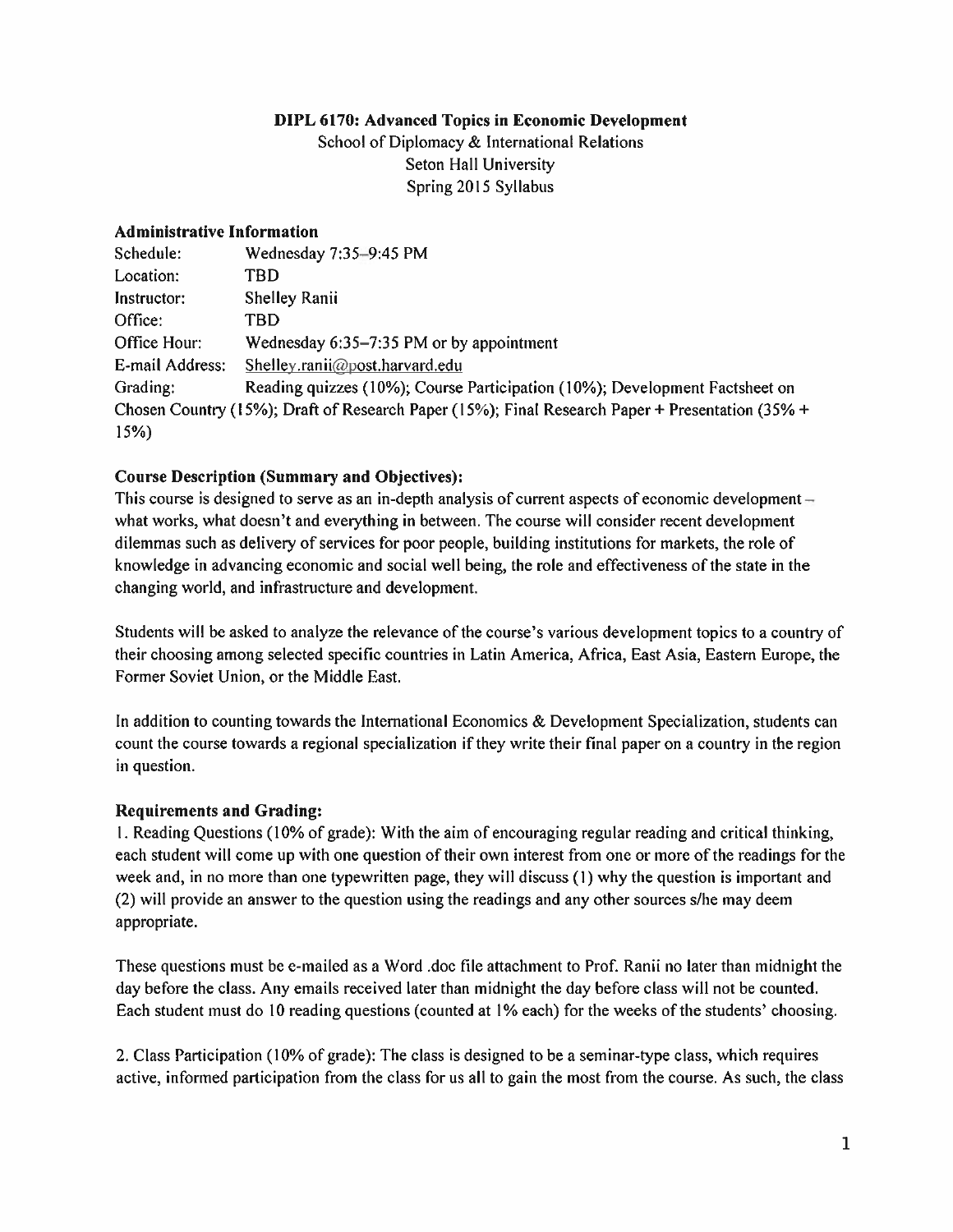participation grade will be based on attending class (and arriving on time) as well as effective (think quality, not necessarily quantity!) discussion during our time together.

3. Development Factsheet on Chosen Country (15% of grade): In an effort to ge<sup>t</sup> to know their country of choice, students will be asked to prepare a 2-page factsheet containing key facts about their chosen country. Instructions for the factsheet will be given to students and discussed in class.

4. Draft of Research Paper (15% of grade): I will ask students to submit to me <sup>a</sup> draft of their 15-20 page research paper, which will be graded, though with considerably more leniency than the final version. Instructions on the paper will be given to students and discussed in class. I will give comments on the paper and will meet with each student to discuss edits for the final version of the paper. The paper will generally cover the development experience of the student's country of choice including an analysis of economic development trends, challenges and policy recommendations.

5. Final Research Paper (35% of grade for paper; 15% for short end of class presentation): As with the draft, more specific instructions on the paper will be given in class with ample time for discussion. The final class will also be dedicated to student presentations of their work.

Please start working on your factsheet and papers as early as possible. Late submissions will be penalized by one grade each day they are late, i.e. an A would become an  $A_1$ , an  $A_2$  a  $B_1$ , etc....

Regular class attendance and participation is crucial to the success of the class. Students will be excused for missing up to one class with advance notification given to the professor. If you need to miss additional classes beyond that for medical reasons, <sup>p</sup>lease bring me <sup>a</sup> note signed by your doctor.

Finally, <sup>a</sup> public service announcement that I am required to bring to your attention according to Seton Hall University guidelines: "All forms of dishonesty whether by act of omission, including but not limited to, cheating, plagiarism, and knowingly furnishing false information to the University are prohibited and may elicit University sanctions of suspension or expulsion." As you are graduate-level students, I trust you know what is acceptable and what is not, but should you have any doubts, please feel free to discuss the issue with me. See university and school standards for academic conduct here: http://www.shu.edu/offices/communitv-development/communitv-standards/ and here: http://www.shu.edu/academics/diplomacv/academic-conduct.cfm. Use of electronic devices for any purpose other than taking notes is not appropriate during class time. It distracts other students and the professor and will result in <sup>a</sup> lowered grade.

Under the Americans with Disabilities Act and Section 504 of the Civil Rights Restoration Act, students at Seton Hall University who have <sup>a</sup> disability may be eligible for accommodations in this course. Should <sup>a</sup> student require such accommodation, he or she must self-identify at the Office of Disability Support Services (DSS), Room 67, Duffy Hall, provide documentation of said disability, and work with DSS to develop <sup>a</sup> plan for accommodations. The contact person is Mrs. Linda Walter at (973) 313-6003.

#### **Course Structure:**

Course structure may vary somewhat from class to class, but in classes in which I give <sup>a</sup> PowerPoint presentation in class on key topics of interest, I will make these available following each class.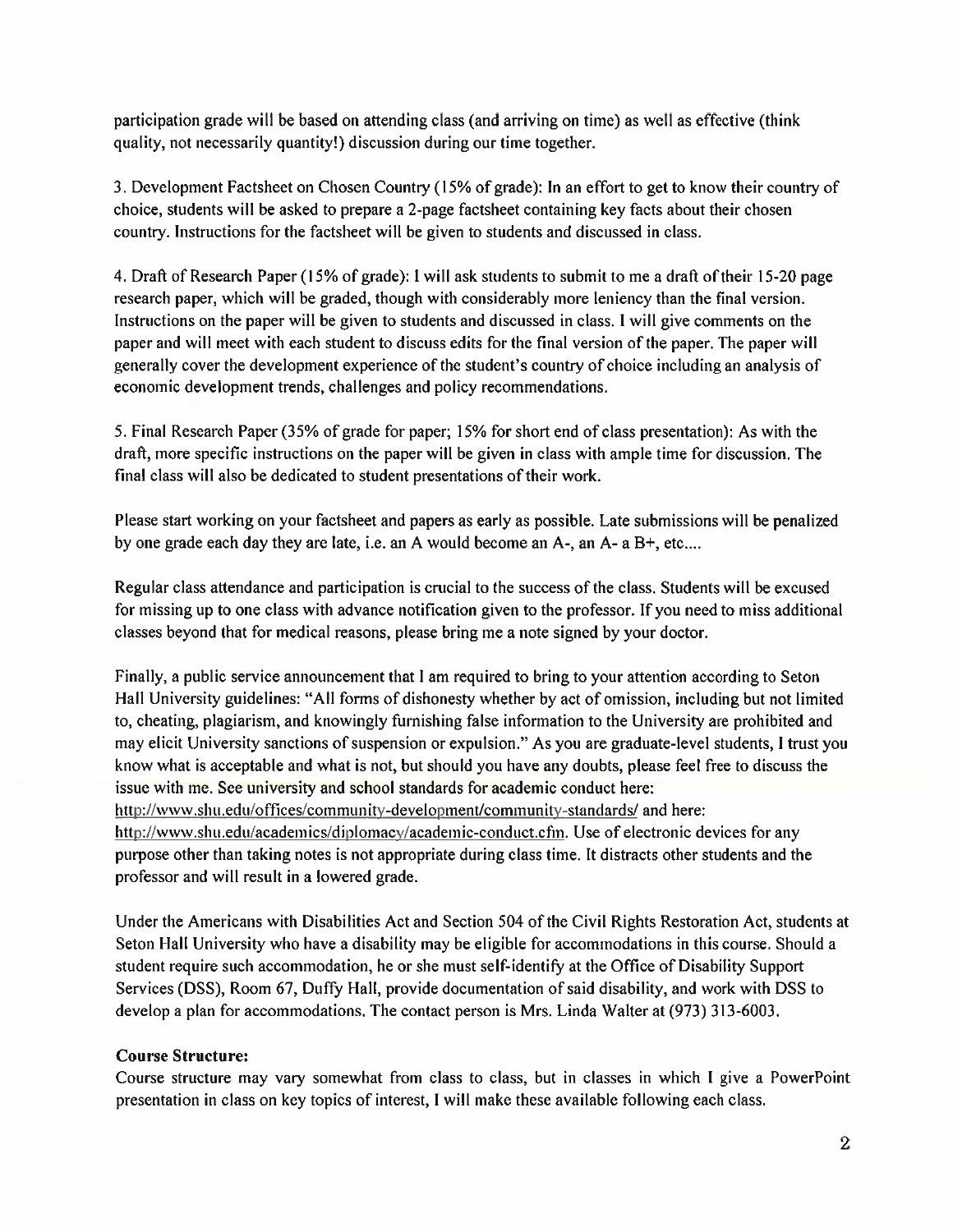Most, if not all classes, will feature <sup>a</sup> class discussion, including <sup>a</sup> round robin of how the development topic of discussion during that week is relevant to each student's chosen country as well as discussion of reading questions submitted by students.

# Student Learning Outcomes:

By the end of the semester, students should have acquired in-depth knowledge of major themes in economic development both in general terms and as they apply to their specific country of interest. Students should also have refined their research, critical thinking, writing and presentation skills.

| $\mathbf{1}$   | 14 Jan | Introduction to |                                                                       |
|----------------|--------|-----------------|-----------------------------------------------------------------------|
|                | 2015   | the Course      |                                                                       |
| $\overline{2}$ | 21 Jan | What is         | Banerjee, Abhijit (2008), "Big Answers for Big Questions: The         |
|                | 2015   | Economic        | Presumption of Growth Policy," Brookings Global Economy and           |
|                |        | Development?    | Development Conference: "What Works in Development? Thinking          |
|                |        |                 | Big and Thinking Small", available at:                                |
|                |        |                 | http://www.brookings.edu/~/media/Events/2008/5/29%20global%20d        |
|                |        |                 | evelopment/2008 banerjee.PDF                                          |
|                |        |                 |                                                                       |
|                |        |                 | Kar, Sabtasachi, Pritchett, Lant, Raihan, Selim and Kunal Sen (2013), |
|                |        |                 | "The Dynamics of Economic Growth: A Visual Handbook of Growth         |
|                |        |                 | Rates, Regimes, Transitions and Volatility", The Effective States and |
|                |        |                 | Inclusive Development Research Centre, available at:                  |
|                |        |                 | http://www.effective-states.org/wp-content/uploads/other publications |
|                |        |                 | /final-pdfs/handbook.pdf                                              |
| $\overline{3}$ | 28 Jan | The Impact of   | Acemoglu, Daron, Simon Johnson and James Robinson (2001), "The        |
|                | 2015   | History on      | Colonial Origins of Comparative Development: An Empirical             |
|                |        | Economic        | Investigation" American Economic Review, vol. 91 (5) 1369-1401,       |
|                |        | Growth and      | available at: http://economics.mit.edu/files/4123                     |
|                |        | Development     |                                                                       |
|                |        |                 | Caselli, Francesco (2005), "Accounting for Cross-Country Income       |
|                |        |                 | Differences," Handbook of Economic Growth, in: Philippe Aghion &      |
|                |        |                 | Steven Durlauf (ed.), Handbook of Economic Growth, edition 1,         |
|                |        |                 | volume 1, chapter 9, pages 679-741, available at:                     |
|                |        |                 | http://www.nber.org/papers/w10828                                     |
|                |        |                 | Comin, Diego, William Easterly, and Erick Gong (2010), "Was the       |
|                |        |                 | Wealth of Nations Determined in 1000 B.C.?", American Economic        |
|                |        |                 | Journal: Macroeconomics 2, p. 65-97, available at:                    |
|                |        |                 | http://www.hbs.edu/faculty/Publication%20Files/09-052.pdf             |
| 4              | 28 Jan | The Rise (and   | Williamson, John (1990), "What Washington Means by Policy             |
|                | 2015   | Fall?) of the   | Reform," Peterson Institute for International Economics drawn from    |
|                |        | 'Washington     | Chapter 2 from Latin American Adjustment: How Much Has                |

# Tentative Class Schedule: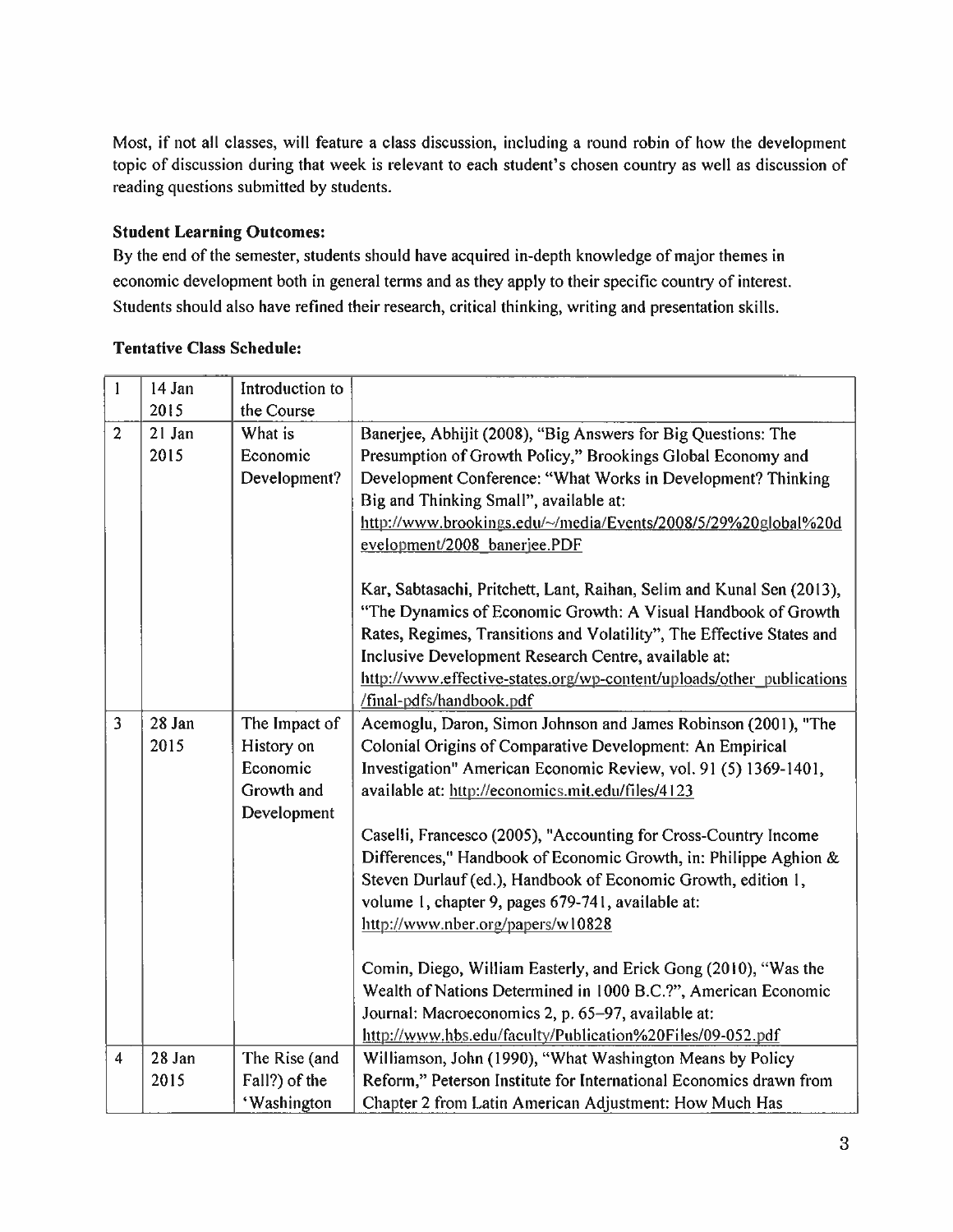|   |           | Consensus'         | Happened? Edited by John Williamson, available at:                 |
|---|-----------|--------------------|--------------------------------------------------------------------|
|   |           |                    | http://www.iie.com/publications/papers/paper.cfm?researchid=486    |
|   |           |                    |                                                                    |
|   |           |                    |                                                                    |
|   |           |                    | Hausmann, Ricardo, Rodrik, Dani and Andres Velasco (2005),         |
|   |           |                    | "Growth Diagnostics", The Inter-American Development Bank,         |
|   |           |                    | available at:                                                      |
|   |           |                    | http://www6.iadb.org/WMSFiles/products/research/files/pubS-852.pdf |
|   |           |                    |                                                                    |
|   |           |                    | De la Torre, Augusto and Felipe Valencia Caicedo (2010), "The      |
|   |           |                    | Washington Consensus: Assessing a Damaged Brand," Center for       |
|   |           |                    | Global Development Working Paper 213, available at:                |
|   |           |                    | http://www.cgdev.org/publication/washington-consensus-assessing-da |
|   |           |                    | maged-brand-working-paper-213                                      |
|   | <b>By</b> | Two-Page           |                                                                    |
|   | Midnight  | Factsheet on       |                                                                    |
|   | 1 Feb     | Chosen             |                                                                    |
|   | 2015      | <b>Country Due</b> |                                                                    |
|   | (Sunday)  | by Email to        |                                                                    |
|   |           | Prof. Ranii        |                                                                    |
|   |           |                    |                                                                    |
| 4 | 4 Feb     | The Rise of        | Cowen, Michael and Robert Shenton (1995), "The Invention of        |
|   | 2015      | the                | Development," p. 27-43 in Jonathan Crush (ed), Power of            |
|   |           | Development        | Development. London and New York: Routledge.                       |
|   |           | and the            |                                                                    |
|   |           | Development        | Cooper, Frederick (1997), "Modernizing Bureaucrats, Backward       |
|   |           | 'Industry'         | Africans, and the Development Concept," in Frederick Cooper and    |
|   |           |                    | Randall Packard (eds), International Development and the Social    |
|   |           |                    | Sciences. Berkeley: University of California Press, pp. 64-92.     |
|   |           |                    |                                                                    |
|   |           |                    | Radelet, Steven (2006), "A Primer on Foreign Aid," Washington, DC: |
|   |           |                    | Center for Global Development, available at:                       |
|   |           |                    | http://www.cgdev.org/files/8846 file WP92.pdf                      |
| 5 | 11 Feb    | Financial          | De Mel, Suresh, David McKenzie, and Christopher Woodruff (2008),   |
|   | 2015      | Services in the    | "Returns to Capital in Microenterprises: Evidence from a Field     |
|   |           | Developing         | Experiment," Quarterly Journal of Economics, 123(4):               |
|   |           | World $-$          | 1329-1372, available at:                                           |
|   |           | Savings,           | http://www.poverty-action.org/sites/default/files/qjereturns.pdf   |
|   |           | Credit,            |                                                                    |
|   |           | Microfinance       | Burgess, Robin and Rohini Pande (2005), "Do Rural Banks Matter?    |
|   |           | and Insurance      | Evidence from the Indian Social Banking Experiment," American      |
|   |           |                    | Economic Review, 95(3): 780-795, available at:                     |
|   |           |                    | http://econ.lse.ac.uk/staff/rburgess/wp/aer.pdf                    |
|   |           |                    |                                                                    |
|   |           |                    | Dupas, Pacaline and Jonathan Robinson (2012), "Why Don't the Poor  |
|   |           |                    |                                                                    |
|   |           |                    | Save More? Evidence from Health Savings Experiments," American     |
|   |           |                    | Economic Review, forthcoming, available at:                        |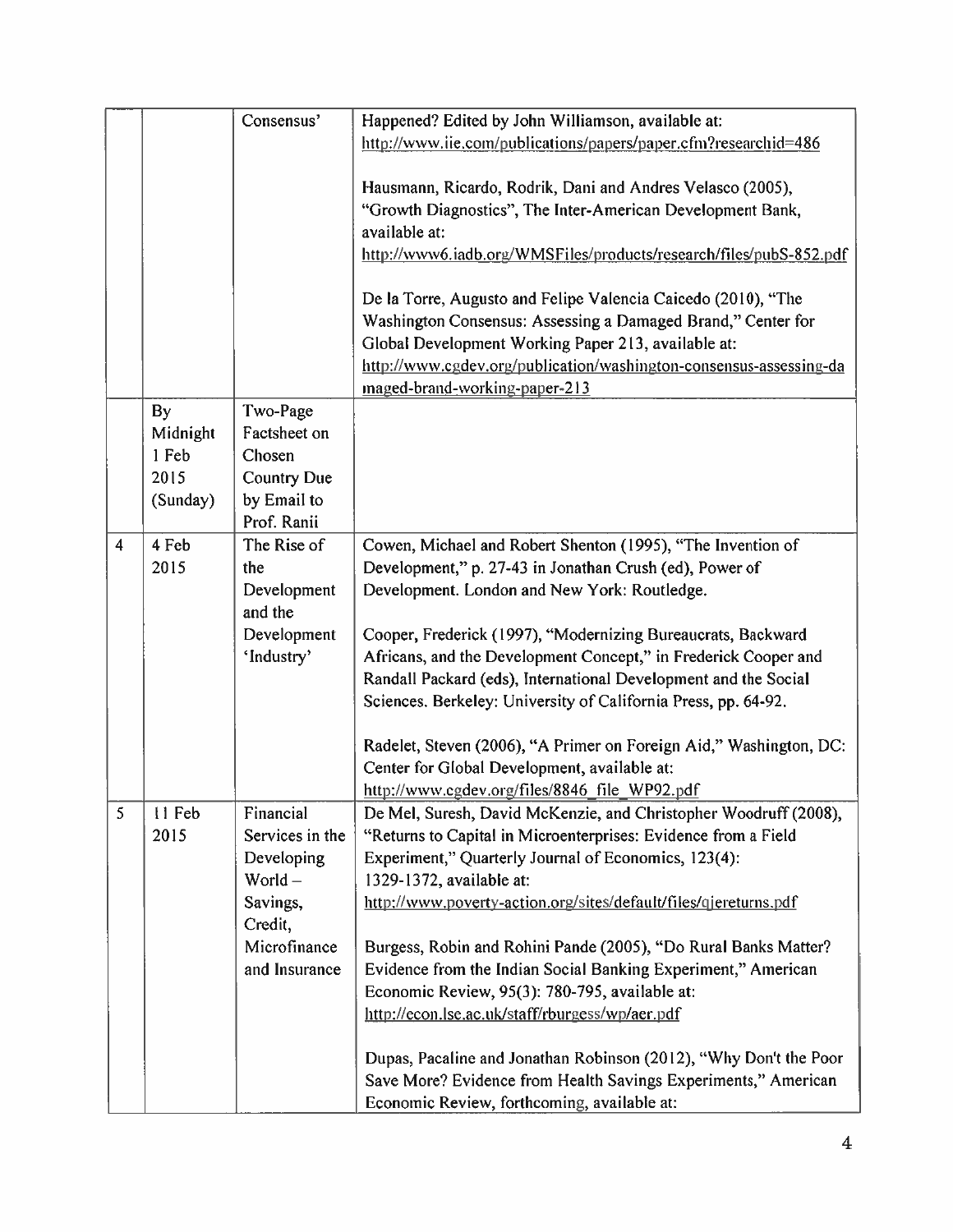|        |        |             | http://web.stanford.edu/~pdupas/DupasRobinson HealthSavings.pdf                                                   |
|--------|--------|-------------|-------------------------------------------------------------------------------------------------------------------|
|        |        |             | Jonathan Bauchet, Cristobal Marshall, Laura Starita, Jeanette Thomas,                                             |
|        |        |             | and Anna Yalouris (2011), "Latest Findings from Randomized                                                        |
|        |        |             | Evaluations of Microfinance," Consultative Group to Assist the Poor                                               |
|        |        |             | (CGAP) Access to Finance Forum, No. 2, available at:                                                              |
|        |        |             | http://www.financialaccess.org/sites/default/files/publications/latest-fi                                         |
|        |        |             | ndings-from-randomized-evaluations-of-microfinance.pdf                                                            |
| 6      | 18 Feb | Gender, the | Beaman, Lori, Raghabendra Chattopadhyay, Esther Duflo, Rohini                                                     |
|        | 2015   | Household   | Pande and Petia Topalova (2009), "Powerful Women: Does Exposure                                                   |
|        |        | and         | Reduce Bias?" Quarterly Journal of Economics, Vol. 124(4):                                                        |
|        |        | Development | 1497-1540, available at: http://economics.mit.edu/files/3122                                                      |
|        |        |             | Qian, Nancy (2008), "Missing Women and the Price of Tea in China:                                                 |
|        |        |             | The Effect of Sex-specific Earnings on Sex Imbalance," Quarterly                                                  |
|        |        |             | Journal of Economics, 123(3): 1251-1285, available at:                                                            |
|        |        |             | http://home.wlu.edu/~smitkam/274/pdfs/Qian%20gender%20birth%2                                                     |
|        |        |             | Oimbalance.pdf                                                                                                    |
|        |        |             | Pitt, Mark, Mark Rosenzweig, and Md. Nazmul Hassan (1990),                                                        |
|        |        |             | "Productivity, Health and Inequality in the Intrahousehold                                                        |
|        |        |             | Distribution of Food in Low-Income Countries," American Economic                                                  |
|        |        |             | Review, 80(5), p. 1139-1156, available at:                                                                        |
|        |        |             | http://www.brown.edu/research/projects/pitt/sites/brown.edu.research.                                             |
|        |        |             | projects.pitt/files/uploads/pitt-Rosenzweig-Hassan.pdf                                                            |
| $\tau$ | 25 Feb | Impact of   | Jensen, Robert and Nolan Miller (2011), "Do Consumer Price                                                        |
|        | 2015   | Health on   | Subsidies Really Improve Nutrition?" Review of Economics and                                                      |
|        |        | Development | Statistics, 93(4): 1205-1223, available at:                                                                       |
|        |        | Outcomes    | http://cega.berkeley.edu/assets/cega_research_projects/49/Impact_of_<br>Consumer Price Subsidies on Nutrition.pdf |
|        |        |             |                                                                                                                   |
|        |        |             | Kremer, Michael and Edward Miguel (2004), "Worms: Identifying                                                     |
|        |        |             | Impacts on Education and Health in the Presence of Treatment                                                      |
|        |        |             | Externalities," Econometrica, 72(1): 159-217, available at:                                                       |
|        |        |             | http://cega.berkeley.edu/assets/cega_research_projects/1/Identifying-1                                            |
|        |        |             | mpacts-on-Education-and-Health-in-the-Presence-of-Treatment-Exter                                                 |
|        |        |             | nalities.pdf                                                                                                      |
|        |        |             | Das, Jishnu, Jeffrey Hammer and Kenneth Leonard (2008), "The                                                      |
|        |        |             | Quality of Medical Advice in Low Income Countries," Journal of                                                    |
|        |        |             | Economic Perspectives, 22(2): 93-114, available at:                                                               |
|        |        |             | http://pubs.aeaweb.org/doi/pdfplus/10.1257/jep.22.2.93                                                            |
|        |        |             |                                                                                                                   |
|        |        |             | Jayachandran, Seema and Rohini Pande (2013), "Why Are Indian                                                      |
|        |        |             | Children Shorter Than African Children?" The New York Times,                                                      |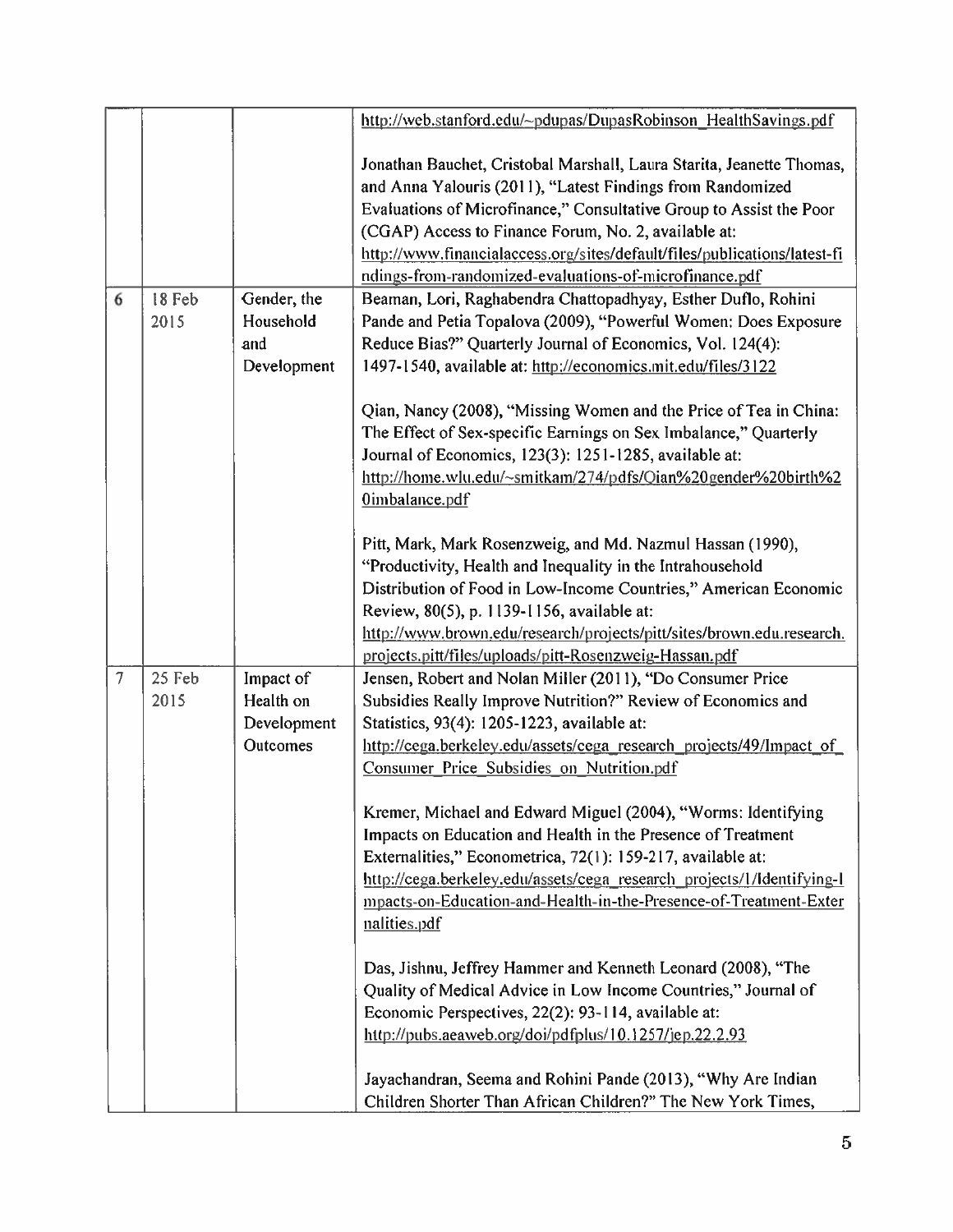| published 8 August 2014, available at:                                                          |  |
|-------------------------------------------------------------------------------------------------|--|
| http://www.nytimes.com/2014/08/10/opinion/sunday/the-youngest-are                               |  |
| -hungriest.html                                                                                 |  |
| Impact of<br>Munshi, Kaivan and Mark Rosenzweig (2006), "Traditional<br>8<br>4 Mar              |  |
| <b>Education</b> on<br>Institutions Meet the Modern World: Caste, Gender, and Schooling<br>2015 |  |
| Development<br>Choice in a Globalizing Economy", American Economic Review,                      |  |
| 96(4): 1225-1252, available at:<br>Outcomes                                                     |  |
| http://www.econ.brown.edu/fac/Kaivan Munshi/bombay12.pdf                                        |  |
| Jensen, Robert (2010), "The (Perceived) Return to Education and the                             |  |
| Demand for Schooling", Quarterly Journal of Economics, 125(2):                                  |  |
| 515-548, available at:                                                                          |  |
| http://www.princeton.edu/rpds/seminars/spring-2008/Jensen Perceive                              |  |
| d Returns Schooling.pdf                                                                         |  |
| Baird, Sarah, Craig McIntosh, and Berk Ozler (2011), "Cash or                                   |  |
| Condition? Evidence from a Cash Transfer Experiment", Policy                                    |  |
| Research Working Paper Series 5259, The World Bank, available at:                               |  |
| http://www-wds.worldbank.org/servlet/WDSContentServer/WDSP/IB                                   |  |
| /2010/12/13/000158349 20101213164231/Rendered/PDF/WPS5259.                                      |  |
| pdf                                                                                             |  |
| No Class<br>11 Mar                                                                              |  |
| 2015<br>(Spring Break)                                                                          |  |
| 9<br>18 Mar<br>Rights-Based<br>Sen, Amartya (1999), Development as Freedom, New York: Anchor    |  |
| Approach to<br>2015<br>Books. Chapters 1 and 2 (p. 13-53).                                      |  |
| Human                                                                                           |  |
| Development,<br>Kabeer, Naila (2006), "Poverty, Social Exclusion and the MDGs: The              |  |
| the MDGs and<br>Challenge of 'Durable Inequalities' in the Asian Context." IDS                  |  |
| the SDGs<br>Bulletin. 37:3:64-78, available at:                                                 |  |
| http://www.eldis.org/vfile/upload/1/document/0708/DOC21178.pdf                                  |  |
| And also from the WDR 2015: How well do we understand poverty?                                  |  |
| http://www.worldbank.org/content/dam/Worldbank/Publications/WD                                  |  |
| R/WDR%202015/Spotlight-3.pdf                                                                    |  |
| UN Millennium Development Goals:                                                                |  |
| http://www.unmillenniumproject.org/goals/gti.htm                                                |  |
| Report of the Open Working Group on Sustainable Development                                     |  |
| Goals:                                                                                          |  |
| http://www.un.org/ga/search/view_doc.asp?symbol=A/68/L.61⟪<br>$=E$                              |  |
| Political<br>25 Mar<br>Acemoglu, Daron, Simon Johnson and James Robinson (2005),<br>10          |  |
|                                                                                                 |  |
| "Institutions as the Fundamental Cause of Long-Run Growth", in<br>2015<br>Economy,              |  |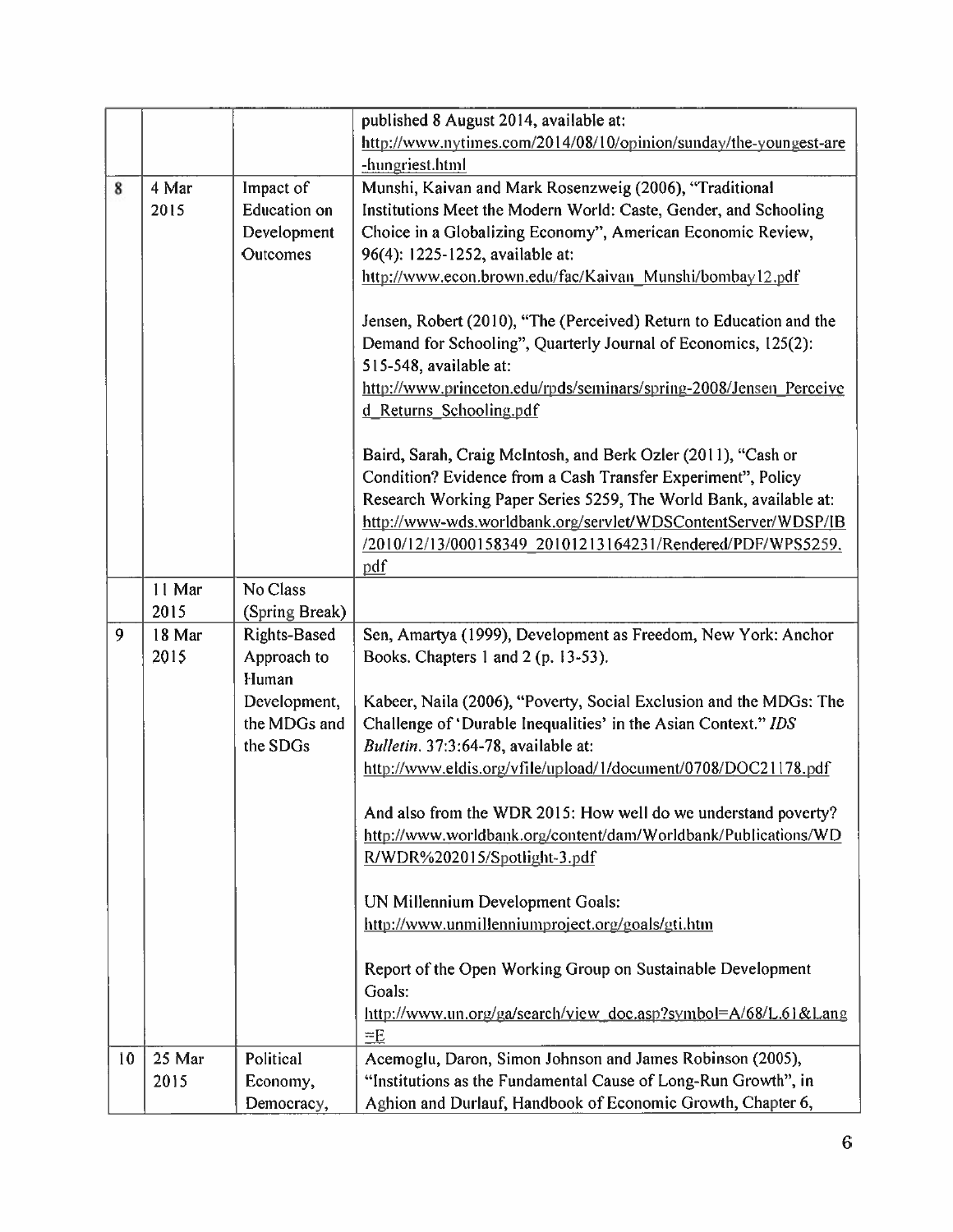|    |               | Governance                    | available at: http://economics.mit.edu/files/4469                                                                           |
|----|---------------|-------------------------------|-----------------------------------------------------------------------------------------------------------------------------|
|    |               | and                           |                                                                                                                             |
|    |               | Institutions                  | Olken, Benjamin and Rohini Pande (2012), "Corruption in<br>Developing Countries", Annual Review of Economics, available at: |
|    |               |                               | http://www.nber.org/papers/w17398.pdf                                                                                       |
|    |               |                               |                                                                                                                             |
|    |               |                               | Jones, Benjamin F., and Benjamin A. Olken (2005), "Do Leaders                                                               |
|    |               |                               | Matter? National Leadership and Growth since World War II."                                                                 |
|    |               |                               | Quarterly Journal of Economics, 120(3): 835-64, available at:                                                               |
|    |               |                               | http://econ-www.mit.edu/files/2915                                                                                          |
|    |               |                               |                                                                                                                             |
|    |               |                               | World Bank (2014), "World Governance Indicators 2014", The World<br>Bank Group, available at:                               |
|    |               |                               | http://info.worldbank.org/governance/wgi/index.aspx#home                                                                    |
|    | <b>By</b>     | First Draft of                |                                                                                                                             |
|    | Midnight      | Research                      |                                                                                                                             |
|    | 29 Mar        | Paper Due by                  |                                                                                                                             |
|    | 2015          | Email to Prof.                |                                                                                                                             |
|    | (Sunday)      | Ranii                         |                                                                                                                             |
| 11 | 1 Apr<br>2015 | Development<br>in Fragile and | International Dialogue, "The New Deal for engagement in fragile<br>states," (2011)                                          |
|    |               | Conflict                      | http://www.newdeal4peace.org/wp-content/themes/newdeal/docs/new                                                             |
|    |               | Affected                      | -deal-for-engagement-in-fragile-states-en.pdf                                                                               |
|    |               | Countries                     |                                                                                                                             |
|    |               |                               | The World Bank (2011), "World Development Report 2011: Conflict,                                                            |
|    |               |                               | Security and Development", Read "Overview", "Practical country                                                              |
|    |               |                               | directions and options" and "New directions for international support"                                                      |
|    |               |                               | chapters, available at:<br>http://siteresources.worldbank.org/INTWDRS/Resources/WDR2011                                     |
|    |               |                               | Full Text.pdf                                                                                                               |
|    | 8 Apr         | No Class -                    |                                                                                                                             |
|    | 2015          | Individual                    |                                                                                                                             |
|    |               | Meetings on                   |                                                                                                                             |
|    |               | Research                      |                                                                                                                             |
|    |               | Paper                         |                                                                                                                             |
| 12 | 15 Apr        | Feedback<br>Aid               | Paris Declaration on Aid Effectiveness and the Accra Agenda for                                                             |
|    | 2015          | <b>Effectiveness</b>          | Action (2005), available at:                                                                                                |
|    |               |                               | http://www.oecd.org/dac/effectiveness/34428351.pdf                                                                          |
|    |               |                               |                                                                                                                             |
|    |               |                               | 4 <sup>th</sup> High Level Forum on Aid Effectiveness, Busan Partnership for                                                |
|    |               |                               | Effective Development Co-operation (2011), available at:                                                                    |
|    |               |                               | http://www.oecd.org/development/effectiveness/49650173.pdf                                                                  |
|    |               |                               | Easterly, William (2007), "The White Man's Burden: Why the West's                                                           |
|    |               |                               |                                                                                                                             |